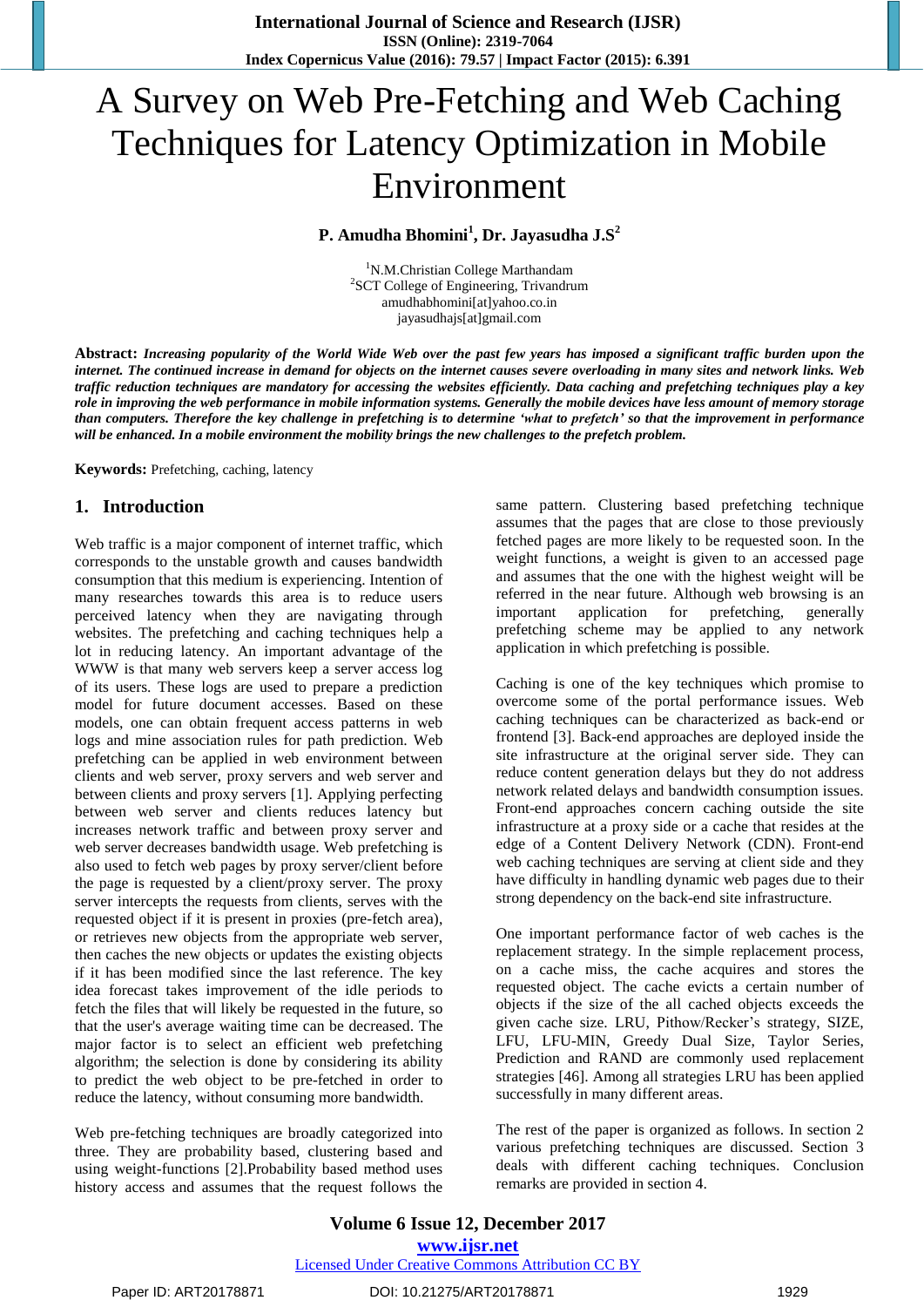## **2. Prefetching Techniques**

#### **2.1 Interactive perfetching**

In interactive perfetching technique [4] the retrieved pages are fetched along with hyper links and inline images. Since this method prefetches all hyperlinks in web pages, it requires a lot of space to store the pre-fetched web pages and it increases web traffic for perfetching the hyperlinks.

#### **2.2 Adaptive prefetching**

Jiang and Leonard [5] proposed an Adaptive prefetch scheme, in which prefetching is based on user access history and network conditions. It has two modules, a prediction module and a threshold module. Files to be prefetched are the one whose access probabilities greater than or equal to the prefetch threshold.

#### **2.3 Markov Models**

Markov models and Hidden Markov Models predict web pages based on the probabilities of web access patterns [6, 7].Traditional Markov models predict the next web page, by matching the user"s current access sequence with the user's historical web access sequence. The 0-order, 1-order … k-order Markov models are available for predicting the page to be prefetched. Accuracy of prediction is improved in higher order Markov models, but the cost and complexity is increased.

#### **2.4 Prediction by Partial Match (PPM)**

PPM makes pre-fetching decisions by reviewing the URLs that clients on a particular server have accessed over some period [23]. PPM algorithm has three parameters; order, depth and threshold. Order is the length of the history substring that the algorithm uses to find a match. Depth is the number of accesses into the future the algorithm attempts to predict. Thershold is the minimum probability and access must have in order to be considered a pre-fetch candidate. The standard PPM model uses multiple Markov models to store historical URL paths.

#### **2.5 Longest Repeat Sequence Model (LRS)**

LRS is a variation of PPM model which keeps the longest repeating subsequences and stores only long branches with frequently accessed URL predictors [8].

# **2.6 Dynamic Prefetching**

Dynamic Prefetching [9] technique stores the preference list of sites of a user in a data base of proxy server. The list of accessed URLs and its weight is stored in a hash table. Depends on weight and bandwidth usage, the agent decides the number of URLs to be prefetched.

# **2.7 Top – 10 approach**

In Top-10 approach the server periodically calculates the list of most popular documents [10]. These documents are periodically pushed from web servers to web proxies then to clients. It is simple and easy to implement in client server architecture.

#### **2.8 Domain top approach**

The proxy's active knowledge of their most popular domains and documents with client access profiles are combined in the domain-top approach (DT). Proxy side is responsible for periodically calculating popular domains and popular documents in each domain. Based on the proxy"s active knowledge of popular domains and documents, a rank list is prepared for anticipating the client"s future requests [11]. In this approach prefetching occurs only in proxy server.

#### **2.9 Link prefetching**

It is a browser mechanism, utilizes browser idle time to download documents that the user might visit in the near future. Fisher et.al devised an approach for link prefetching [12]. The browser follows special directives from the web server or proxy server that instructs it to prefetch specific documents. It allows the servers to control the contents to be prefetched by the browser.

# **2.10 Non-interfering prefetching**

This scheme avoids interference by effectively utilizing spare resources on the servers and the network [13]. Prediction and resource management are the important tasks. Predictor predicts prioritized lists of high valued documents for prefetching. Resource manager limits the number of documents to prefetch and schedules the prefetch request to avoid interference.

# **2.11 Semantic prefetching**

In this scheme prediction of future request is based on preferences of past retrieved documents in semantics [14, 15]. Semantic prefetching techniques tend to capture the client surfing interest from users past access patterns and predict future preferences from a list of objects when a new page is visited. Semantic knowledge of web documents are automatically extracted and adaptive semantic nets are constructed between web documents.

#### **2.12 Prefetching based on web usage mining**

The prediction scheme for prefetching [16] is based on a learning algorithm called Fuzzy-LZ which mines the history of user access and identifies patterns of recurring accesses. The prediction algorithm mines access logs collected at or near the user. This focus on the access behavior of individual users rather than on the structure of content at any one web server.

#### **2.13 Online PPM prediction model**

This model is based on a non compact suffic tree. It keeps most recent web object using a sliding window. This model combines entropy, prediction accuracy rate and the longest match rule. Online Prediction by Partial Match (PPM) [17] keeps the most recent web requests using a

**Volume 6 Issue 12, December 2017 <www.ijsr.net>** [Licensed Under Creative Commons Attribution CC BY](http://creativecommons.org/licenses/by/4.0/)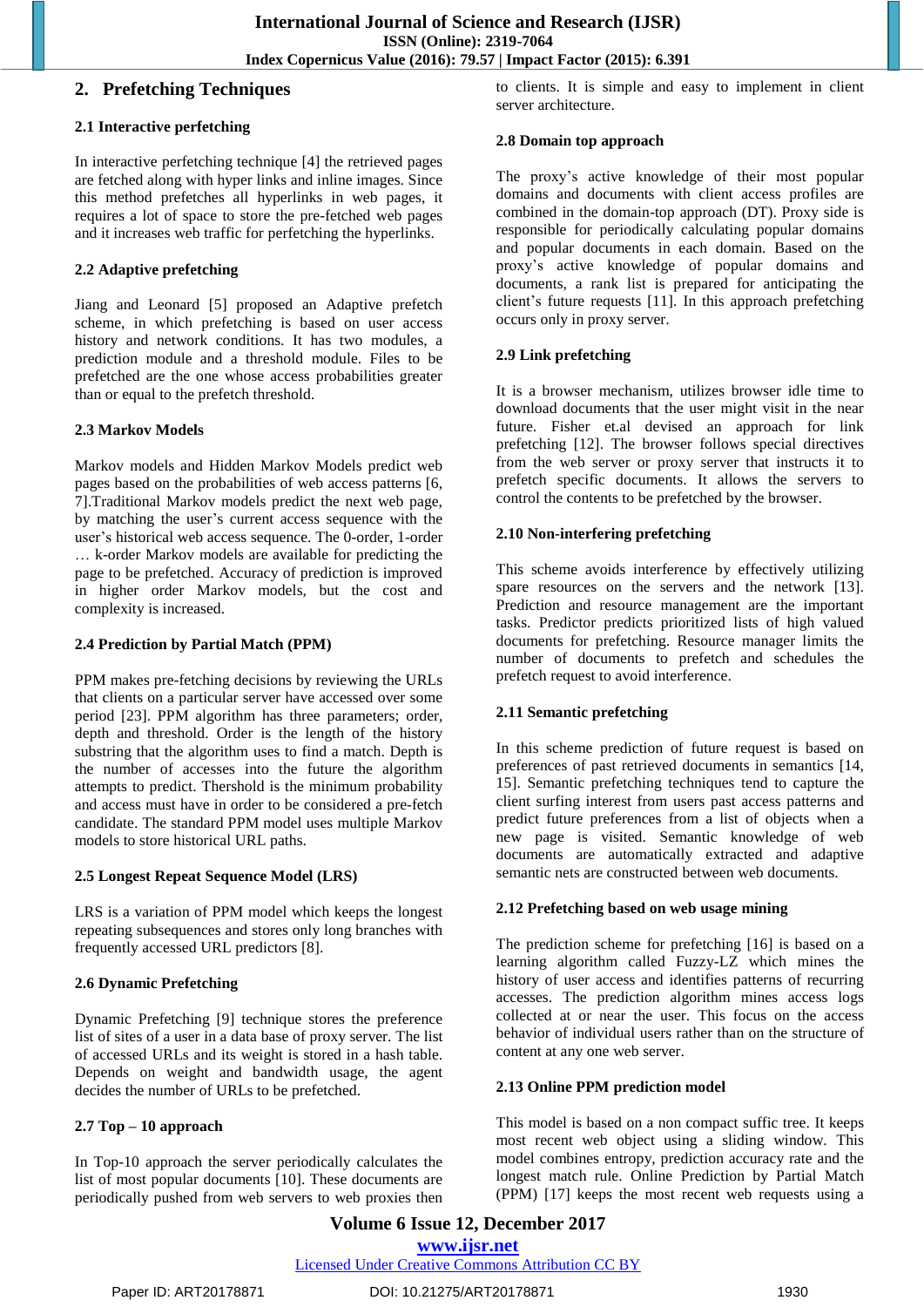sliding window and deletes the request as they drop out of the sliding window. The log entries record user request sequence. Three modules of online PPM are insertion, deletion and prediction. Prediction module determines the page to be prefetched.

#### **2.14 Rule Assisted Prefetching (RAP)**

Qiang Yang and Zhen Zhang [18] have focused contribution on the design of a novel perfecting strategy called Rule Assisted Prefetching (RAP) [19]. It identifies a set of association rules from the Web server's access log and finds the first rule whose X is not in the cache. Read the X in to cache. The performance shows that RAP coupled with the LFU-MIN replacement policy performs the best overall.

#### **2.15 Predictions from HTML content**

Davidson [20] suggested a technique that predicts the user's next request by analyzing the recently requested page content by the user. It prefetches the top 5 URLs predicted by this system.

# **2.16 Proxy based ad prefetching**

A mobile advertising system has five parties: mobile clients, advertisers, ad servers, ad exchanges, ad networks [21]. This approach uses a proxy between the ad server and the mobile client. A client with available ad slots contacts the proxy that prefetches a batch of ads from the ad exchange (through the ad server) and sends the batch to the client. After the client has displayed all ads of the batch, it contacts the proxy again and get the next batch of ads.

# **2.17 Informed mobile prefetching**

This technique uses available networks while ensuring that prefetches do not degrade network performance for foreground activity [22]. It decides when and how much data to prefetch using a cost/ benefit analysis inspired by Transparent informed prefetching. It estimates the potential cost and benefit of prefetching a data item for each of its three metricts: performance, energy use and data consumption.

# **2.18 Intelligent mobile prefetching**

Siti Mariyam Shamsuddin et al. proposes a new technique known as an Intelligent Moble Web Pre-fetching (IMWeP) that creates pre-fetching in a mobile environment using Extensible Markup Language (XML) technology. This technique proves to be faster in searching or accessing process in mobile applications. A case study on Facebook Mobile investigates the loading process by creating priority ranking on XML files using the proposed IMWeP technique [47]. This approach is mainly used for social network site Facebook. It calculates the cumulative number of hits for each Facebook mobile feature (inbox, home, profile and friends) when the user visits in future.

# **3. Web Caching Techniques**

## **3.1 Co-operative caching**

Cooperative proxy caching is the sharing and coordination of caches among multiple caching proxies [24, 25, 26]. Co-operation among caches can be performed in horizontal, vertical and orthogonal dimensions. Horizontal cooperation is performed by geographically clustered caches that have equal distant to the web servers. Vertical cooperation is performed by geographically distributed caches that have unequal distant to the web servers.

# **3.2 Distributed caching**

Distributed cache is a set of cooperative caches placed at the same level of the network, a missing of resources at one proxy causes a search in all cooperating cache servers for caches hit. In distributed caching no intermediate caches are set up and there are only institution caches at the edge of the network which cooperate to serve each other"s misses [27, 28, 29].

# **3.3 Hierarchical caching**

Proxies or cache servers are arranged in a tree like structure either logically or physically. In hierarchical caching architecture, caches are placed at multiple levels of the network [30]. Individual caches can be interconnected hierarchically to mirror an inter network"s topology. Each bottom level cache is associated with a set of clients. A client request is first sent to the bottom level cache and then iteratively forwarded up the hierarchy such as institutional cache, regional cache, national cache, until the request is satisfied. If the root cache does not have target object, the request is finally directed to the origin server [31].

# **3.4 Hybrid caching**

Hybrid caching architecture combines hierarchical caching with distributed caching at even level of a caching hierarchy [32]. In a hybrid scheme, cache cooperates with other caches at same level or at a higher level using distributed caching. The document is fetched from parent/neighbor cache that has the lowest round trip time.

# **3.5 Transparent web caching**

Transparent web caching uses network devices to redirect HTTP traffic to caching servers. This technique is called transparent because web browsers do not have to be explicitly configured to point to a cache server [33]. There are two ways to deploy transparent proxy caching: at the switch level and at the router level. Router based transparent caching uses policy-based routing to direct request to the appropriate caches. In switch based transparent caching, the switch acts as a dedicated load balancer [34].

**Volume 6 Issue 12, December 2017 <www.ijsr.net>** [Licensed Under Creative Commons Attribution CC BY](http://creativecommons.org/licenses/by/4.0/)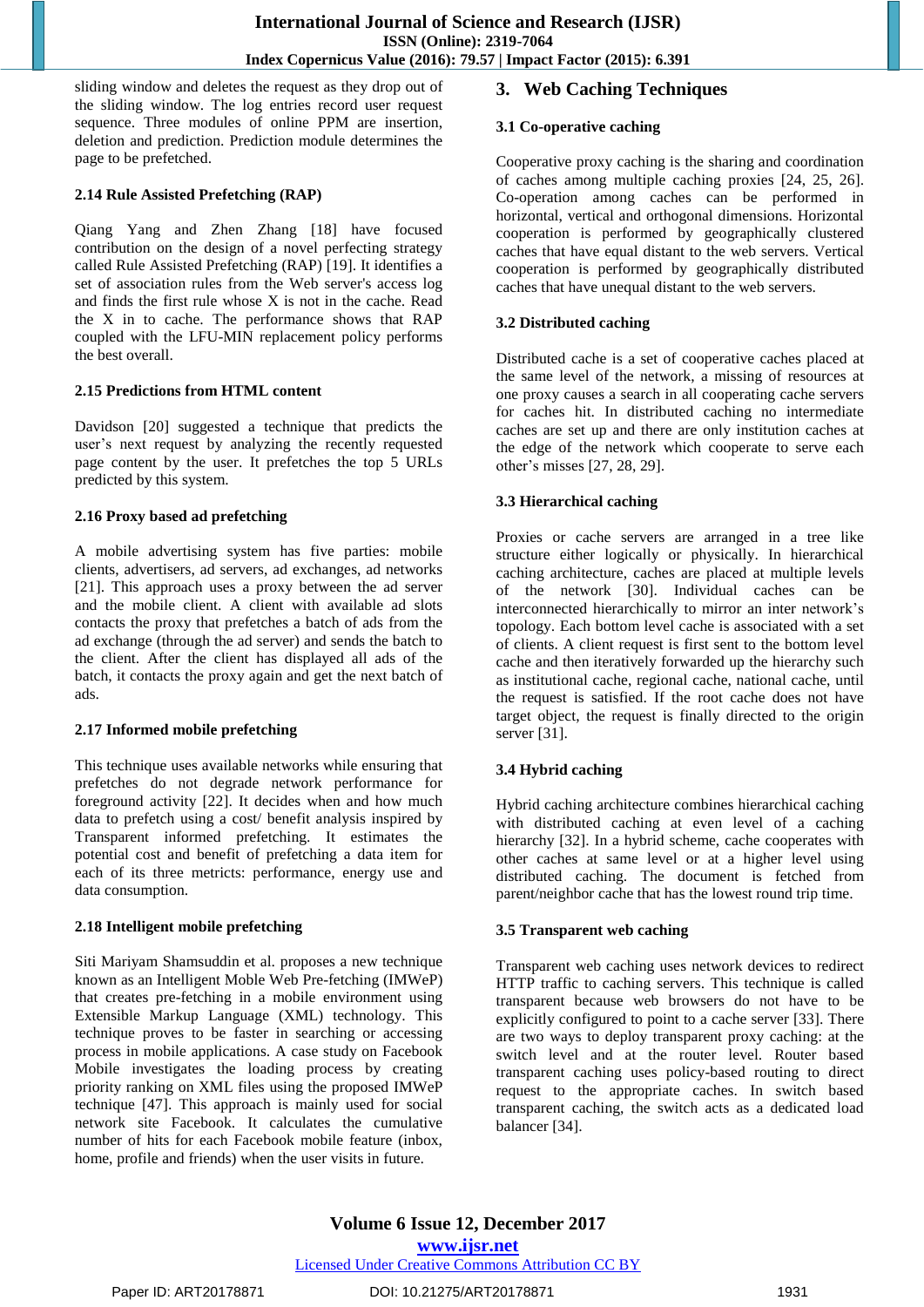# **3.6 Cascaded caching**

Cascaded caching is also known as Multi-layer caching; Multiple copies of same object may be available in many caches placed at different locations. There can be cache servers both at the client location and server location. This allows a cache server at client location to get a requested document from the cache server. The overall performance of cascaded caching depends on how the cache contents are managed, including object placement and replacement algorithms [35].

# **3.7 Adaptive caching**

An adaptive web caching has a scalable, robust, adaptive, and fully distributed protocol for sell-organizing cache servers into overlapping multicast groups [36]. Web caches maintain a URL routing table. The primary keys of URL routing table are URL prefixes, associated with one or more identifiers to the next hop caches or cache groups. The routing table is used for deciding whether to forward a request to another cache in the web caching infrastructure. Adaptive algorithms are used for exchanging of information among caches in a cache mesh. Cache group management protocol is used for making the entire cache topology group-wise connected and management protocol is used for minimizing the number of hops a URL request must travel upon cache fault.

#### **3.8 Server side caching**

Even if client side caches could not satisfy the user requests, a cache at sever side is useful in reducing the delay in accessing the documents from the server"s hard disk. Temporal and geographical localities of reference are exploited on a much large scale at server side [37]. Web server accelerator contains a cache and load balancer. It resides in front of a web server for delivering cached responses and leaving the role of content generation to the web server. Cached objects are directly sent from the accelerator to the clients.

# **3.9 Caching of Dynamic contents**

Dynamic web pages are created on request by application programs stored in the back-end site infrastructure, caching of dynamic web pages are essential for improving the performance of web sites containing significant dynamic content and information personalized to individual users [38]. Dynamic content has three forms of locality: identical requests, equivalent requests and partially equivalent requests. Identical requests have identical URLs which result in the generation of the same content. The URLs of equivalent requests are syntactically different but result in generation of identical content. Partially equivalent requests result in generation of content which can be used as temporary place-holder for each other.

# **3.10 Proxy caching**

Proxy servers intercept HTTP requests from clients and if the requested objects are in its cache, it returns the object to the client. If not, it forwards the object to the server, gets the object, stores it in cache and returns the object to the user. The drawback of this design is that the cache represents single point failure in the network [39]. This can be avoided by sharing the caches of proxy servers.

#### **3.11 Scalable Asynchronous Cache Consistency Scheme**

A novel scheme called scalable asynchronous cache consistency scheme (SACCS) was proposed by Wang et al. [43, 44] to maintain data consistency for mobile computing systems. SACCS relies on three key features: (1) use of flag bits as the server and mobile device"s cache to maintain cache consistency; (2) use of an identifier for each entry in mobile device"s cache after its invalidation in order to maximize the broadcast bandwidth efficiency; and (3) rendering of all valid entries of a mobile device"s cache to uncertain state upon wake up. These features make SACCS a highly scalable algorithm with minimum data management overhead in both single and multi – cell environments [45].

# **3.12 Greedy Dual Least Utility Caching**

Novel energy and bandwidth efficient data caching mechanism, called Greedy Dual Least Utility (GD-LU) that enhances dynamic data availability while maintaining consistency [40]. The utility-based caching mechanism considers several characteristics of mobile distributed systems, such as connection-disconnection, mobility handoff, data update and user request patterns to achieve significant energy savings in mobile devices. GD-LU has two main components: GD-LU cache replacement algorithm and GD-LU passive prefetch algorithm. The GD-LU cache replacement algorithm selects data items with the most utility to cache in local memory. In passive prefetch, mobile devices acquire the data items from broadcast channels for the user"s requests based on data items relative utility values. Based on priority queue management, the GD-LU cache replacement and passive prefetching algorithms achieve a time complexity of O(log N) where N is the number of data items in the cache. Experiments demonstrate that the proposed caching mechanism achieves more than 10% energy saving and near-optimal performance tradeoff between access latency and energy consumption.

#### **3.13 Rough Neuro – PSO Web Caching**

Sarina Sulaiman et al. proposed a new hybrid technique based on combination of ANN and Particle Swarm Optimization (PSO) for classification of web object either to cache or not and generate rules from log data by using Rough Set technique on proxy server (Rough Neuro-PSO) [42]. This approach is needed because mobile context has limited resources like speed and memory. XML file is used for prefetching which is saved into moble memory. Prefetching that uses XML file is much faster to be searched or accessed. In Web caching side, enhance the speed by using Rough Neuro-PSO in order to choose the log. PSO is used to adjust weights on ANN in order to find optimal weights. ANN is designed to train Web caching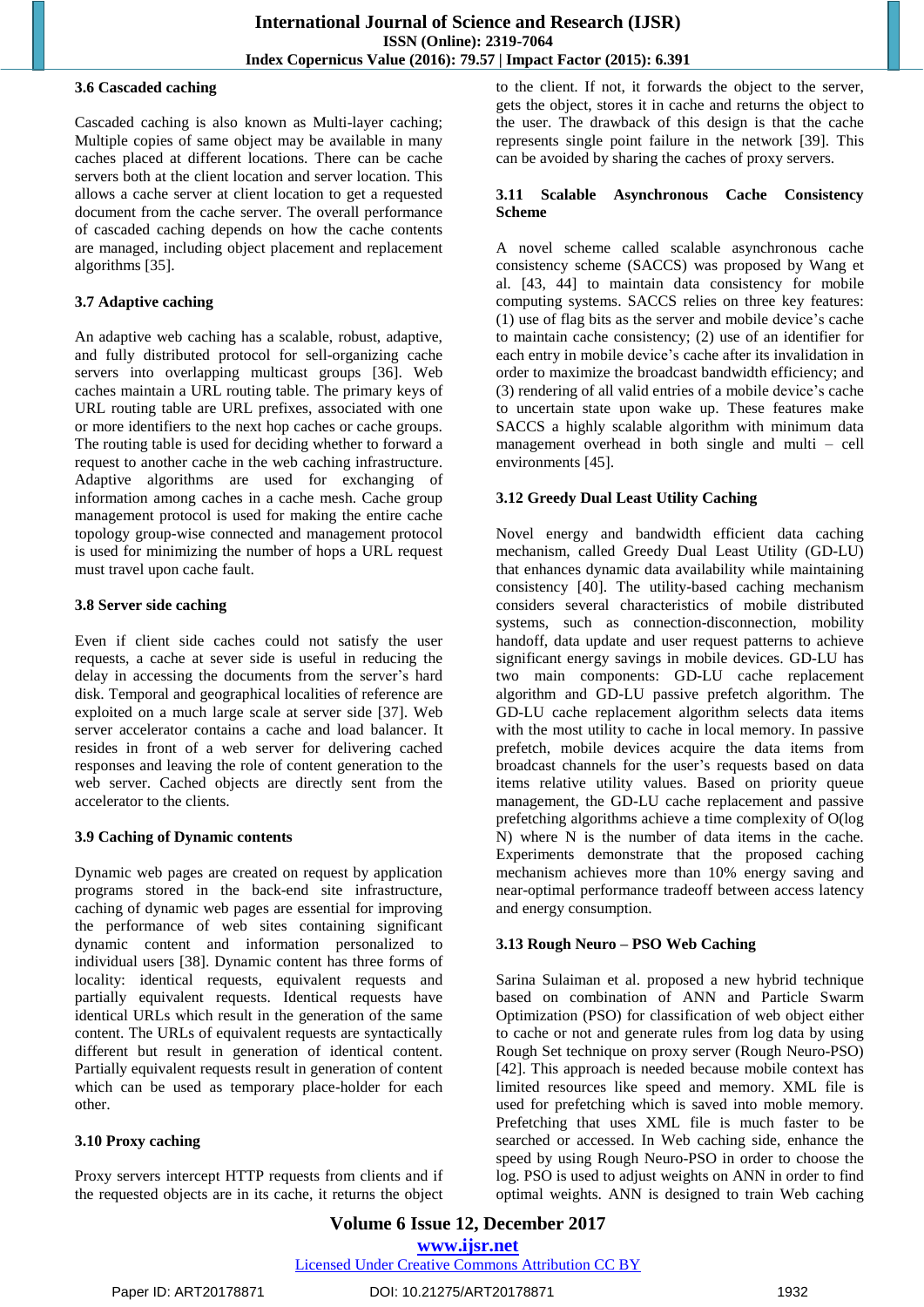until it is able to find which object that are very popular to be accessed. Then, Rough Set is used to get the Web caching rules. This framework was designed to rise up the access of social network using mobile devices.

#### **3.14 Universal Mobile Caching**

Universal Mobile Caching (UMC), which is suitable for managing object caches in structurally varying environments and which is self-optimizing for changing workloads [41]. UMC is based on a simple set of basic criteria which reflects a spectrum of possible caching policies. UMC has demonstrated the ability to provide caching benefits in the on-demand retrieval of web documents for the mobile web, wherein multiple levels of intervening caches can create adverse workloads for other general caching schemes. UMC policy offers a selfoptimizing replacement algorithm that is usable for general object caching. Universal Mobile Caching uses a very simple set of object properties to select which objects (of varying size) will be removed from the cache.

# **4. Conclusion**

In this paper an exhaustive survey of prefetching and caching strategies are proposed. These techniques are used for reducing user"s perceived latency. Nowadays, many researches are going in the mobile environment for integrating caching and prefetching techniques to reduce the latency as well as the network traffic.

# **References**

- [1] Seung Won Shin, Byeong Hag Seong & Daeyeon Park, "Improving World-Wide- Web Performance Using Domain-Top Approach to Prefetching", Fourth International Conference on High-Performance Computing in the Asia-Pacific Region, vol. 2, pp. 738-746, 2000.
- [2] Yingyin Jiang, Min-You Wu & Wei Shu, "Web Prefetching: Costs, Benefits and Performance", Proceedings of  $7<sup>th</sup>$  International Workshop on Web Caching and Distribution, 2002.
- [3] Manolis Veliskakis, John Roussos, Panos Georgantas & Timos Sellis, "DOM Proxy : Enabling Dynamic-Content Frontend Web Caching", Proceedings of  $10<sup>th</sup>$ International Workshop on Web content Caching and Distribution, IEEE Computer Society September, pp. 56-61, 2004.
- [4] Ken-ichi chinen & Sugunu Yamaguchi "An Interactive Prefetching Proxy Server for the Improvement of WWW Latency", Proceedings of the 7<sup>th</sup> Annual Conference of the Internet Society, Kuala Lumpur , June 1997.
- [5] Zhimei Jiang & Leonard Kleinrock, "An Adaptive Network Prefetch Scheme", IEEE Journal on Selected Areas in Communications, Vol. 16, No. 3, pp. 358- 368,1998.
- [6] Doug Joseph, Dirk Gurunwaid, "Prefetching using Markov Predictors", Proceedings of the international symposium on Computer Architecture, June 1997.
- [7] Xing Doushan, Shen Junyi, "A Markov model for Web Acees Predictor", Proceedings of IEEE

conference on Computing in Science and Engineering, pp. 34-39, 2002.

- [8] Xin Chen, Xiaodong, Zhang, "A Popularity Based Prediction Model for Web Prefetching", IEEE Computer, Vol. 36 No. 3, pp. 63-70, 2003.
- [9] Achuthsankar S.Nair & J.S. Jayasudha, "Dynamic Web Pre-fetching Technique for Latency Reduction", International Conference on Computational Intelligence and Multimedia Applications, 2007.
- [10]Evangelos P Markatos, Catherine E Chronaki, "A top 10 approach to prefetching the web", Proceedings of the Internet Sumit, 1998.
- [11]Won Shin, Byeong Hag Seong and Dareyeon Park "Improving World – Wide Web performance using Domain Top Approach to Prefetching",  $4^{\overline{u}}$ International Conference on High Performance Computing in the Asia – Pasific Region Vol. 2, pp. 738-746, 2000.
- [12]Darin Fisher,Gagan Saksena, "Link Prefetching in Mozilla: A Server Driven Approach", Proceedings of the 8<sup>th</sup> International conference on web content caching and distribution, 2003.
- [13]Ravi Kokku,Praveen Yalagandula, Arun Venkataramani, Mike Dahlin, "NPS: A Non interfering Deployable Web Prefetching System", Proceedings of USENIX, Symposium in Internet Technologies and Systems, 2003.
- [14]Cheng-Zhong Xu & Tamer I.Ibrahim, "Towards Semantic Based Prefetching to reduce Web Access Latency", Proceedings of IEEE symposium on Applications and Internet, 2003.
- [15]Cheng-Zhong Xu & Tamer I.Ibrahim, "A Keyword-Based Semantic Prefetching Approach in Internet News Services", IEEE Transactions on Knowledge and data engineering, vol.16, pp. 601-611, 2004.
- [16]Daby M. Sow. David P. Olshefski, Mandis Beigi and Guruduth Banavar "Prefetching based on Web Usage Mining", Middleware, pp. 262-281, 2003.
- [17]Zhijie Ban, Zhimini Gu and Yu Jin, "An Online PPM Model for Web Prefetching", WIDM"07, November 9, 2007.
- [18]Qiang Yang & Zhen Zhang, "Model Based Predictive Perfecting", IEEE International Workshop on Database and Expert Systems Applications, 2001.
- [19]Bin Lan, Stephane Bressan, Beng Chin Ooi, Kian-Lee Tan, "Rule-Assisted Prefetching in Web-Server Caching", ACM International Conference on Information and Knowledge Management, 2000.
- [20]B. Davidson, "Predicting Web Actions from HTML Content", Proceedings of 13<sup>th</sup> ACM Conference on Hypertext and Hypermedia, 2002.
- [21]Prashanth Mohan,Suman Nath and Oriana Riva, "Prefetching mobile ads, Can advertising systems afford it?" Eurosys"13, ACM, April 15-17, 2013.
- [22]Brett D. Higgins, Jason Flinn, T.J. Giuli" Informed Mobile Prefetching", Mobisys"12, ACM 2012.
- [23]Themistokils, Palpanas, Alberto Mendeizon, "Web Prefetching Using Partial Match Prediction", Proceedings of 4<sup>th</sup> Web Caching Workshop, October 1998.
- [24]Jean Marc Menaud, Valerie lssarny, Michel Banatre, "A Scalable and Efficient Cooperative System for

# **Volume 6 Issue 12, December 2017**

**<www.ijsr.net>**

#### [Licensed Under Creative Commons Attribution CC BY](http://creativecommons.org/licenses/by/4.0/)